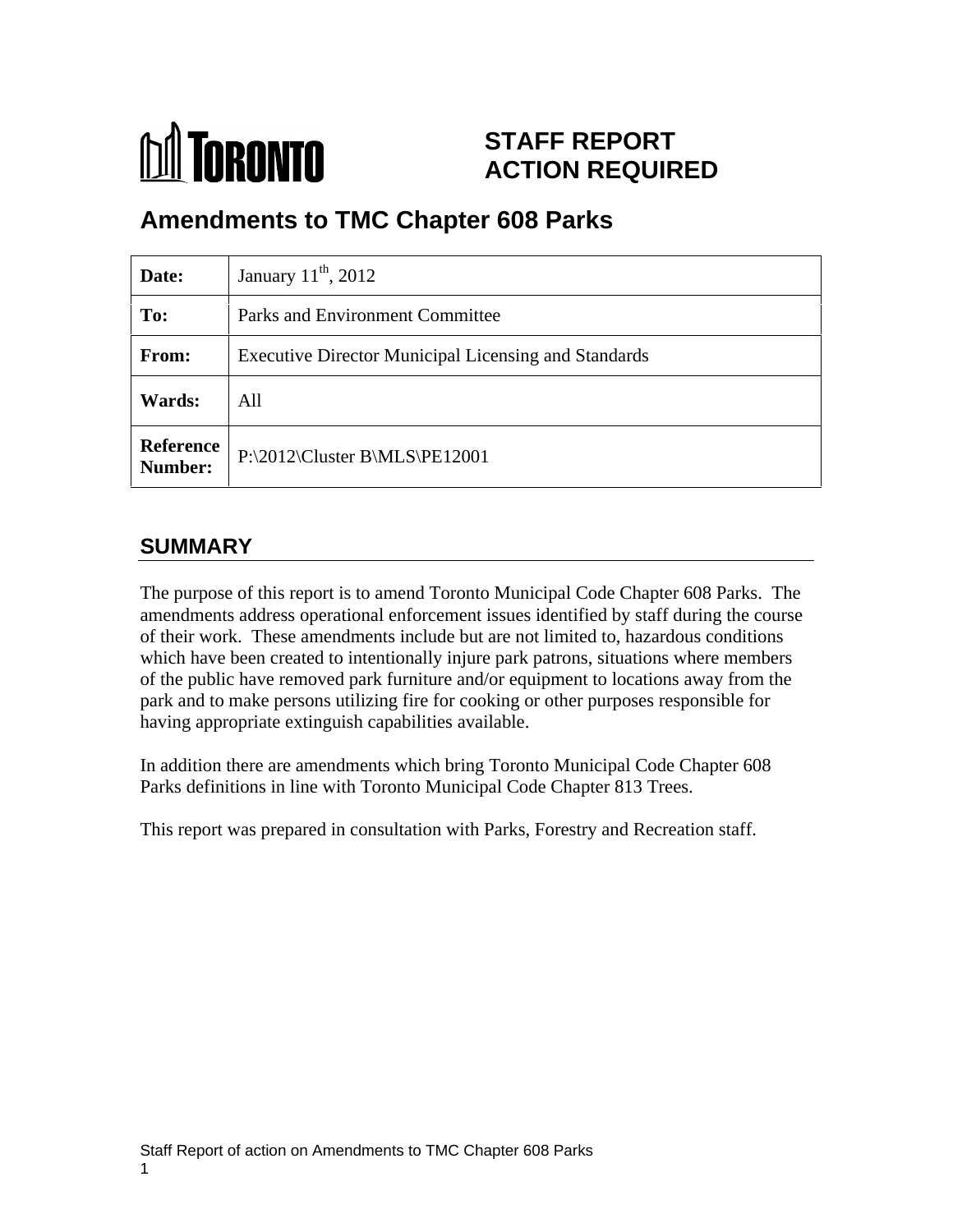# **RECOMMENDATIONS**

#### **The Acting Executive Director of Municipal Licensing and Standards recommends that City Council:**

- 1. Amend City of Toronto Municipal Code, Chapter 608, Parks, by adopting the amendments contained in Appendix "A" attached to this report, subject to any necessary minor substantive or stylistic refinements as may be identified by the Executive Director and the City Solicitor; and
- 2. Direct the City Solicitor to prepare the necessary bill to give immediate effect to the recommendations in this report.

#### **Financial Impact**

The recommendations in this report will have no financial impact beyond what has already been approved in the current year's budget. Municipal Licensing and Standards currently has six officers plus one supervisor assigned to the enforcement of Municipal Code Chapter 608, Parks. The 2012 budget for the unit is \$1.4 million.

The Deputy City Manager and Chief Financial Officer have reviewed the financial implications of the recommendations and agree with the Financial Impact Statement.

#### **DECISION HISTORY**

This report has been brought forward as a result of information received from enforcement staff with regards to enforcement challenges they have been identified in Municipal Code Chapter 608, Parks.

### **ISSUE BACKGROUND**

Municipal Licensing and Standards Parks Enforcement Staff have identified limitations contained within Toronto Municipal Code Chapter 608, Parks that have limited their ability to enforce the Chapter effectively. The recommendations contained in this report if adopted, will provide greater clarity for staff and the public as well as the tools to adequately address the issues identified.

### **COMMENTS**

The Proposed changes to Municipal Code Chapter 608, Parks are as follows:

Item 1 of Appendix A provides three additional definitions and three amended definitions that are intended to include documentary authority from other agencies and levels of government to engage in specific activities and to provide clarity as to undesirable behaviour and which city staff are authorized to enforce this chapter. Also a definition for the new title of Section 8, Liquor has been provided to clarify that this term encompasses all alcoholic beverages and complies with the definition contained in the Liquor License Act. The definition of "Commissioner" has been replaced with "General Manager" to reflect the new staff title.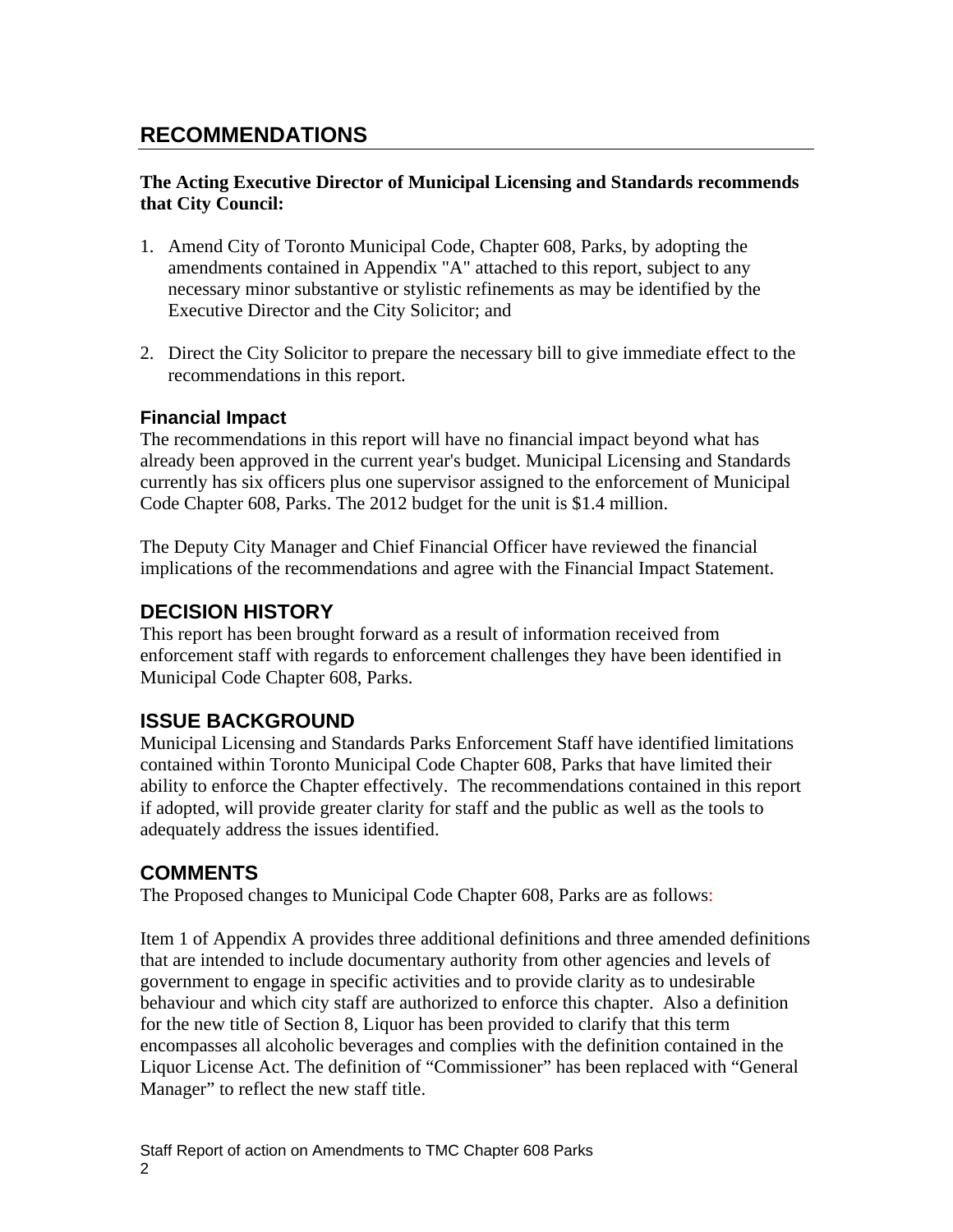Item 2, of Appendix A is intended to replace references to the previous position of Commissioner with the existing position of General Manager.

Items 3, 4, 12 & 17, of Appendix A address a broadening scope of inappropriate behaviour that staff has encountered, including but not limited to: sexually solicitous or nude behaviours, the placing of dangerous objects (broken glass, pieces of wood with nails driven through them & razor blades) within the sand ground cover in playgrounds and low level entanglements on or across footpaths within the parks. It also clarifies who may be in possession of liquor while in a park and under what circumstances, and who may secure or remove a boat in a park.

Item 5, of Appendix A is intended to address circumstances not previously included in the Chapter, mainly the discharge of water from adjacent lands onto parklands and including but not limited to water from; draining swimming pools, sewage, and roof discharge. The primary problem concerns properties adjacent to ravine areas. Often these properties have swimming pools and these swimming pools need to be drained. It is not permitted to drain a swimming pool into a storm drain, it is required that a temporary hook up to a sanitary drain be provided so the chlorinated water can be treated. Some property owners have drained pools into ravines. The chlorinated water subsequently kills the vegetation, and the lack of vegetation can lead to soil erosion, which in turn can lead to structural issues with nearby buildings.

Items 6, 13 & 14, of Appendix A are intended to assist staff to ensure that persons trading or conducting business in a park are in possession of the appropriate authority to do so and are conducting their business within the conditions applied to the individual permit. This provides an obligation for a person who is the holder of a permit to be present while the event the permit was issued in relation to is currently is taking place. The organizers of Special Events often rent park space and bring in their own vendors who on occasion are not in possession of parks or city license's. Also there is no requirement that the organizer of a Special event be present while the event is taking place. Currently there is no authority to issue charges if the permit holder does not comply with the conditions specified on the permit or refuses to present the permit for inspection.

Item 7, of Appendix A, is intended to place the onus of providing an adequate amount of an appropriate fire extinguishing medium on the persons obtaining or in possession of a permit to use fire in a park.

Item 8, of Appendix A is intended to prevent the removal of parks furniture from within the bounds of a park. This is needed to prevent persons from moving parks furniture to locations on private property or moving equipment from a life saving station (i.e. floatation device, rescue line).

Items 9 & 12, of Appendix A are intended to address the unauthorized storage and/or removal of boats and to prevent persons from storing boats and/or trailers in a park when they don't have room on their own property.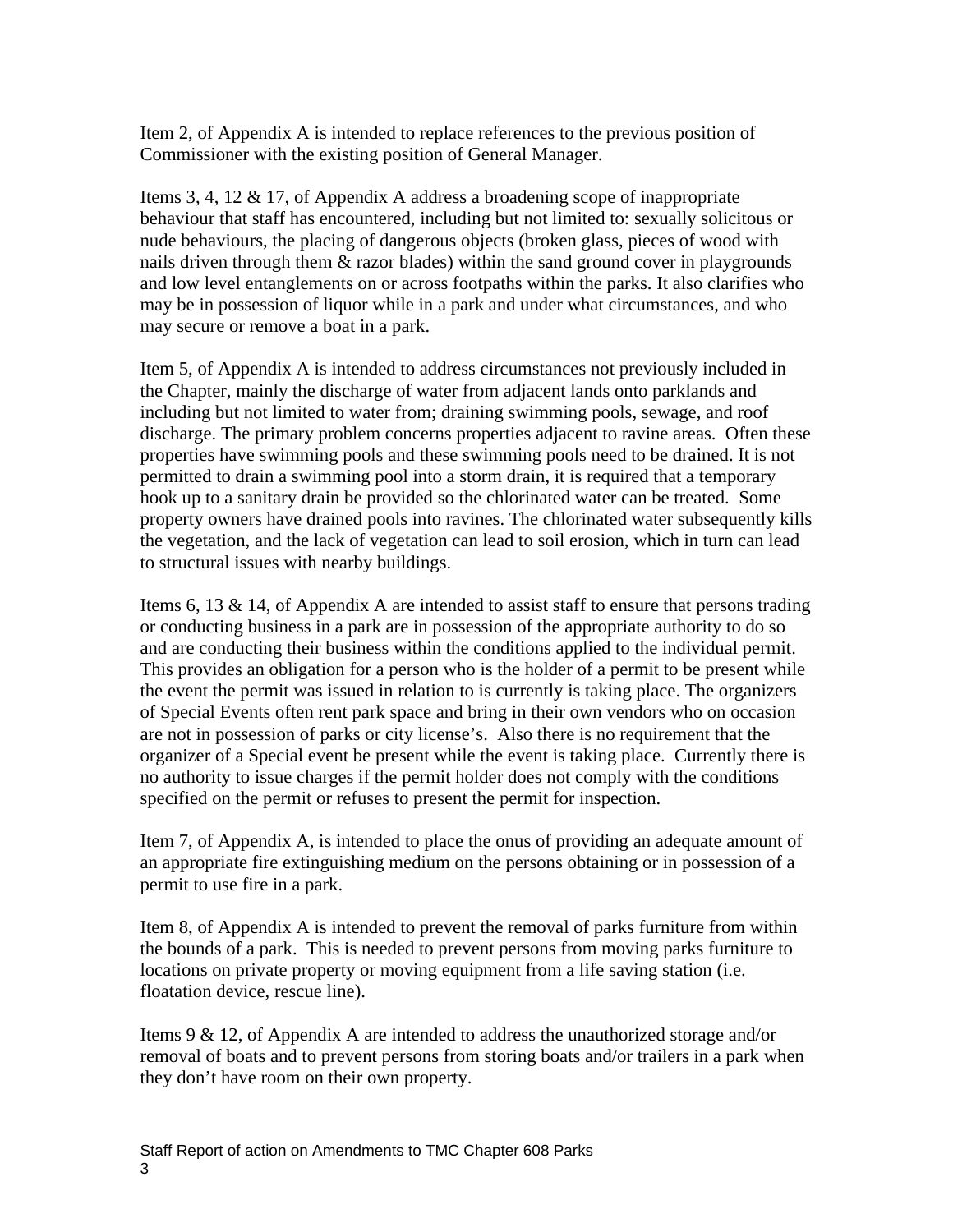Item 10, of Appendix A is intended to clarify the enforcement of the by-law with regards to off-leash areas.<br>Item 11, of Appendix A is intended to harmonize the definitions in Chapter 608 Parks,

with the definitions of the same terms in Chapter 813 Trees to prevent confusion when interpretation is required.

Items 15 & 16, of Appendix A are intended to clearly identify the staff who are authorized to enforce the chapter. This amendment is required to clearly identify all persons who have authority to enforce the chapter and who are exempt from its provisions. In the past staff have been challenged as to their authority as they were not specifically identified in the Chapter.

Item 17, of Appendix A is intended to clarify that any animal or object when removed from a park has to be placed in a pound or storage facility. This amendment is required to clarify the procedure for dealing with seized objects or animals. During court proceedings Justices of the Peace have expressed concerns that the procedure for removal/recovery was not explicit, in that at this time it is only necessary that seized animals and objects need only be removed from park property, there being no necessity to specify where an animal or object may be recovered. Members of the public have demanded that seized objects/animals be returned to them directly on leaving the park.

#### **Enforcement**

To facilitate enforcement, the set fines for offences under Chapter 608 should be revised to include the additional offences arising out of the recommended changes to Chapter 608 in this report. The new set fines, which must be established by order of the Regional Senior Justice of the Ontario Court of Justice, will permit Municipal Licensing and Standards By-law Enforcement Officers to issue offence notices ('tickets') under the *Provincial Offences Act*. The amendments to Chapter 608 would come into effect on the day after the set fine order is issued. Municipal Licensing &Standards staff recommends that the amount of the fines to be requested should be requested by the Executive Director in consultation with the General Manager of Parks, Forestry &Recreation.

 $\overline{\phantom{a}}$  , we can assume that the contract of  $\overline{\phantom{a}}$  , we can assume that the contract of  $\overline{\phantom{a}}$ 

## **CONTACT**

Warwick R. Perrin,<br>Policy & Research Consultant 16<sup>th</sup> floor West Tower. Tel: 416-392-8096, Fax: 416-397-5463 wperrin@toronto.ca and the control of the control of the control of the control of the control of the control of the control of the control of the control of the control of the control of the control of the control of the

## **SIGNATURE**

Bruce Robertson **Bruce** Robertson Executive Director (Acting)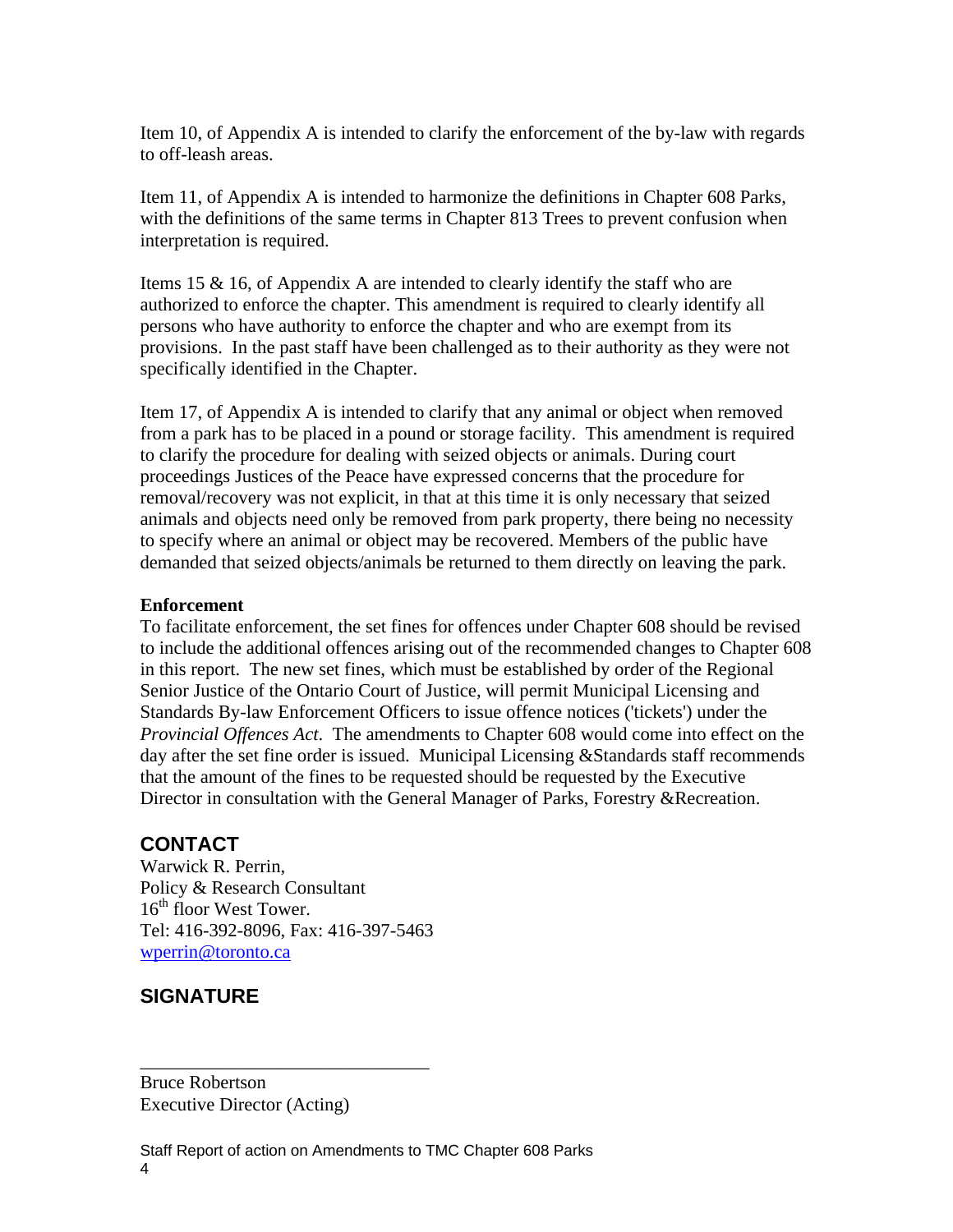# **APPENDIX 'A'**

#### Amendments to Toronto Municipal Code Chapter 608 Parks

The following amendments to City of Toronto Municipal Code Chapter 608 are recommended.

| No: | <b>Proposed Amendment</b>                                                    | Existing                                                                            |
|-----|------------------------------------------------------------------------------|-------------------------------------------------------------------------------------|
|     | That the definitions of                                                      | None at this time.                                                                  |
|     | "Commissioner" and "Permit" in                                               |                                                                                     |
|     | section 608-1 Definitions be deleted                                         |                                                                                     |
|     | and the following definitions be                                             |                                                                                     |
|     | added in the alphabetically                                                  |                                                                                     |
|     | appropriate place:                                                           |                                                                                     |
|     |                                                                              |                                                                                     |
|     | DOCUMENT – A permit, licence,                                                |                                                                                     |
|     | agreement or other written                                                   |                                                                                     |
|     | authorization, other than a permit<br>issued under this chapter, required to |                                                                                     |
|     | legally conduct an activity that is                                          |                                                                                     |
|     | taking place in a park.                                                      |                                                                                     |
|     |                                                                              |                                                                                     |
|     | <b>GENERAL MANAGER - The</b>                                                 |                                                                                     |
|     | General Manager of Parks, Forestry                                           |                                                                                     |
|     | and Recreation, or his or her                                                |                                                                                     |
|     | successor or designate.                                                      |                                                                                     |
|     |                                                                              |                                                                                     |
|     | LIQUOR –as defined in subsection                                             |                                                                                     |
|     | 1(1) of the Liquor Licence Act as                                            |                                                                                     |
|     | amended.                                                                     |                                                                                     |
|     |                                                                              |                                                                                     |
|     | OFFICER – A police officer, a                                                |                                                                                     |
|     | provincial offences officer, or any                                          |                                                                                     |
|     | other employee of the City of Toronto                                        |                                                                                     |
|     | assigned the responsibility of                                               |                                                                                     |
|     | enforcing this chapter.                                                      |                                                                                     |
|     |                                                                              |                                                                                     |
|     | PERMIT – A City-issued permit,                                               | <b>PERMIT</b> — Any written authorization<br>of Council, a committee established by |
|     | parks access agreement, lease,                                               |                                                                                     |
|     | licence, letter of authorization,                                            | Council, or the Commissioner under<br>delegated authority.                          |
|     | parking permit or any other written                                          |                                                                                     |
|     | authorization issued by the City to                                          |                                                                                     |
|     | engage in an activity in a park.                                             |                                                                                     |
|     |                                                                              |                                                                                     |
|     |                                                                              |                                                                                     |
|     |                                                                              |                                                                                     |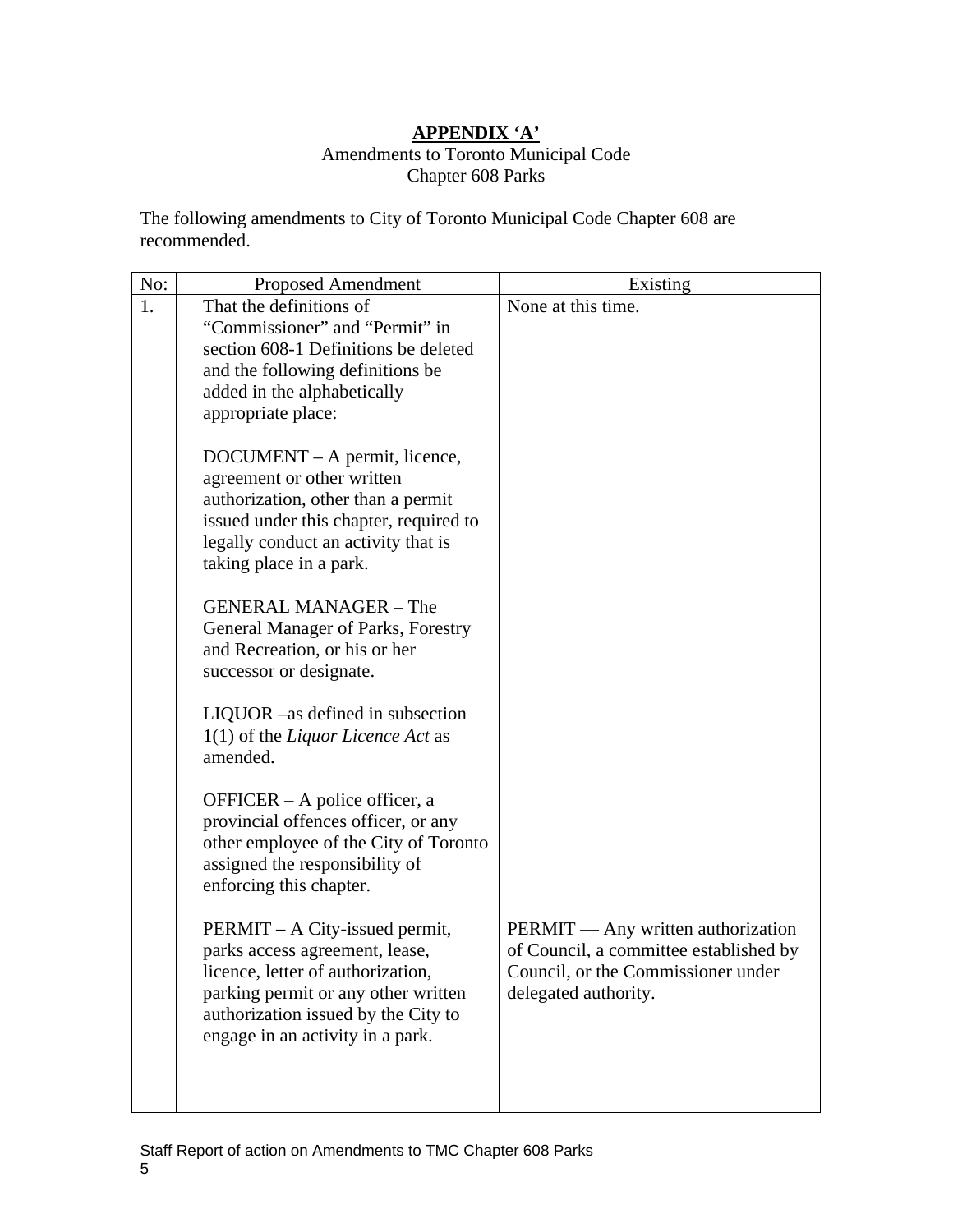| No:              | <b>Proposed Amendment</b>                | Existing                              |
|------------------|------------------------------------------|---------------------------------------|
| $\overline{2}$ . | That "Commissioner" be replaced          | None at this time.                    |
|                  | with "General Manager" in the            |                                       |
|                  | following subsections of Chapter 608:    |                                       |
|                  | 26A; 39 in the definition of "Injure";   |                                       |
|                  | $40A(1);40(A)3$ and (4); $40B(1)$ and    |                                       |
|                  | $(2)$ ; 41 A and B; 42B(1) and (2); 43;  |                                       |
|                  | 48B; 49B; 50 (including title of         |                                       |
|                  | Article); 51; 52A(2); 53E; 55 and all    |                                       |
|                  | other instances where it may occur.      |                                       |
| 3.               | That the following be added to           | None at this time.                    |
|                  |                                          |                                       |
|                  | section 608-3A as subsections (5) $\&$   |                                       |
|                  | $(6)$ :                                  |                                       |
|                  |                                          |                                       |
|                  | (5) Engage in any form of                |                                       |
|                  | sexual behaviour; or                     |                                       |
|                  | $(6)$ Be nude.                           |                                       |
|                  | Section 608-3 Conduct be amended         | None at this time.                    |
|                  | by re-indexing the existing              |                                       |
|                  | paragraphs B and C as paragraphs D       |                                       |
|                  | and E and adding the following as        |                                       |
|                  | new paragraphs B and C:                  |                                       |
|                  |                                          |                                       |
|                  | B. For the purposes of Subsection        |                                       |
|                  | $A(6)$ , a person is nude who is clad as |                                       |
|                  | to offend against public decency or      |                                       |
|                  | order.                                   |                                       |
|                  |                                          |                                       |
|                  | C. No person shall plant, tie, bury,     |                                       |
|                  | insert or in any manner place an         |                                       |
|                  |                                          |                                       |
|                  | object that may endanger or cause        |                                       |
|                  | injury to person or property while in a  |                                       |
|                  | park.                                    |                                       |
| 5.               | That the following be added as           | None at this time.                    |
|                  | section 608-7:                           |                                       |
|                  | 608-7.1 Discharge                        |                                       |
|                  | No person shall cause or permit the      |                                       |
|                  | discharge of water or waste water        |                                       |
|                  | from sewage, any roof drainage           |                                       |
|                  | system, hot tub, swimming pool or        |                                       |
|                  | pond into or onto a park.                |                                       |
| 6.               | Section 608-8. Alcohol be deleted        | § 608-8. Alcohol.                     |
|                  | and replaced with the following:         | While in a park, no person shall      |
|                  | 608-8 Liquor                             | consume, serve or sell alcoholic      |
|                  | While in a park no person shall:         | beverages unless in designated areas, |
|                  | A. Have in their possession an           | authorized by permit, and with the    |
|                  |                                          |                                       |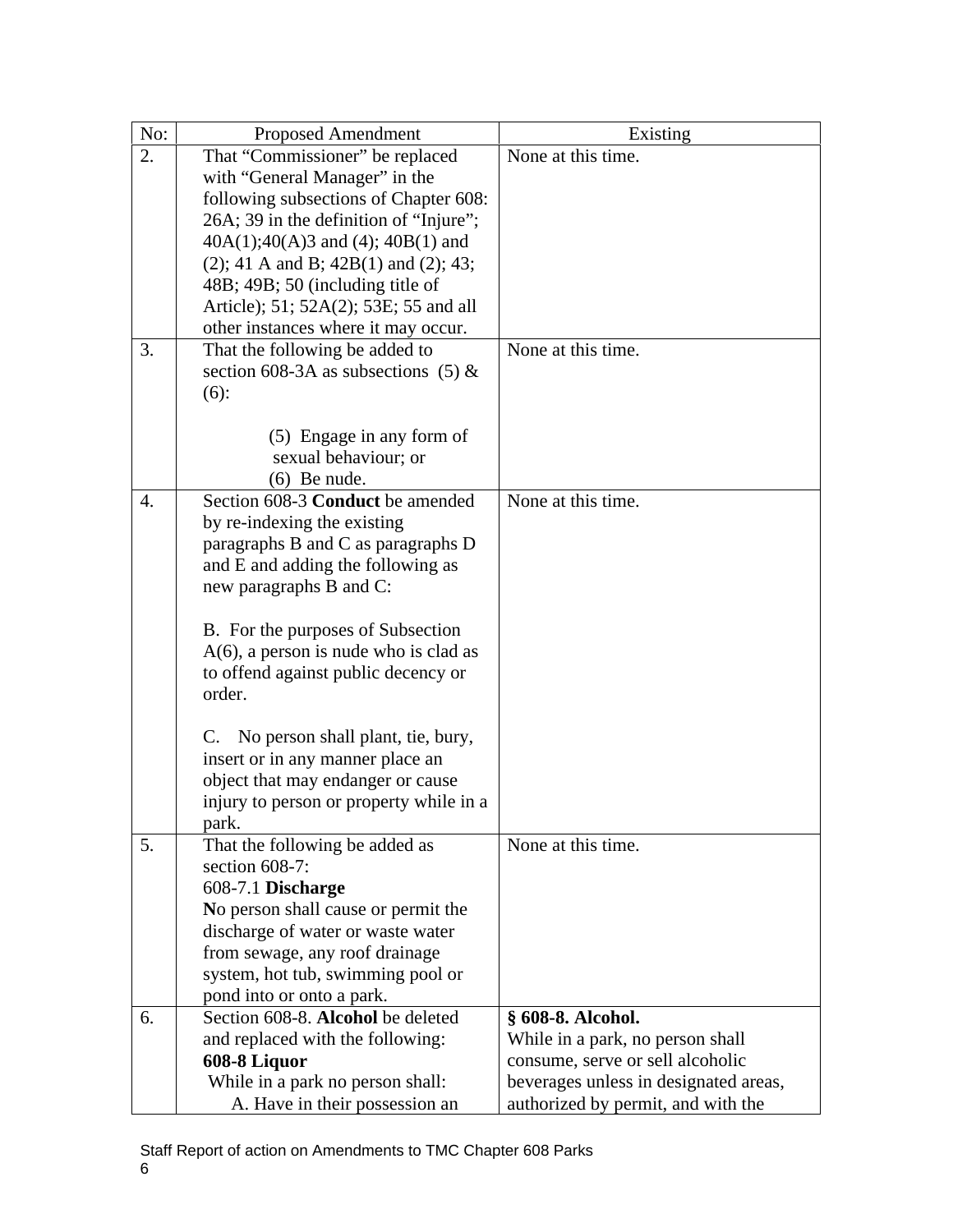| No:         | Proposed Amendment                                 | Existing                                |
|-------------|----------------------------------------------------|-----------------------------------------|
|             | open container of any liquor,                      | approval of the Liquor Licence Board of |
|             | unless in a designated area,                       | Ontario.                                |
|             | authorized by permit and with the                  |                                         |
|             | approval of the Alcohol and                        |                                         |
|             | Gaming Commission of Ontario;                      |                                         |
|             | <sub>or</sub>                                      |                                         |
|             |                                                    |                                         |
|             | <b>B.</b>                                          |                                         |
|             | (2) Provide, supply or in any                      |                                         |
|             | way make liquor available to                       |                                         |
|             | persons who on the basis of                        |                                         |
|             | age are not permitted to be                        |                                         |
|             | supplied with liquor                               |                                         |
|             | pursuant to the Liquor                             |                                         |
|             | Licence Act.                                       |                                         |
| 7.          | Section 608-10B be amended by                      | None at this time.                      |
|             | adding the following as subsection $(E)$ :         |                                         |
|             | (E) Light, build, use or stoke an                  |                                         |
|             | open fire, bonfire, bake oven,                     |                                         |
|             | fixed or portable barbeque                         |                                         |
|             | without having in his or her                       |                                         |
|             | possession a sufficient amount                     |                                         |
|             | of an appropriate extinguishing                    |                                         |
|             | medium to extinguish any                           |                                         |
|             | flame when required.                               |                                         |
| $\vert 8.$  | Section 608-11 be amended by adding                | None at this time.                      |
|             |                                                    |                                         |
|             | the following as paragraph D:                      |                                         |
|             | D. Remove park furniture,                          |                                         |
|             | equipment, signs, or any other                     |                                         |
|             | property of the City from the                      |                                         |
|             | park without a permit or written<br>authorization. |                                         |
| 9.          | Section 608-28 be amended by adding                | None at this time.                      |
|             |                                                    |                                         |
|             | the following as paragraph C:                      |                                         |
|             | C. The storing of a boat or trailer                |                                         |
|             | without a permit.                                  | None at this time.                      |
| $\vert$ 10. | Section 608-34C be amended by                      |                                         |
|             | adding the following as a new section              |                                         |
|             | $C(7)$ to read as follows:                         |                                         |
|             | (7) Not allow a dog to enter a                     |                                         |
|             | designated off-leash area except in                |                                         |
|             | accordance with the posted                         |                                         |
|             | conditions of use.                                 |                                         |
| $11$ .      | Section 608-39 Definitions be                      |                                         |
|             | amended by deleting the current                    |                                         |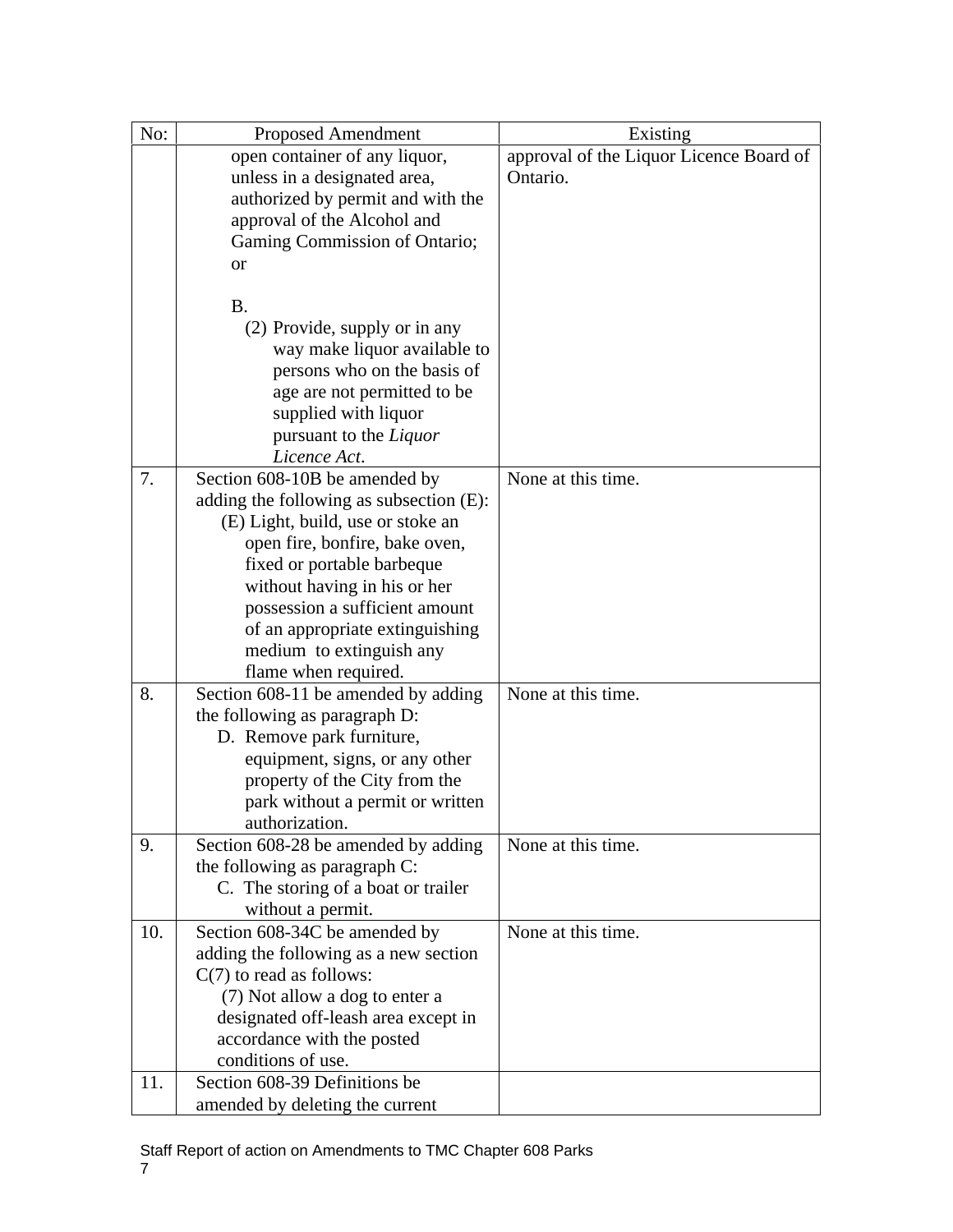| $\overline{N_{0}}$ : | <b>Proposed Amendment</b>                                                   | Existing                                  |
|----------------------|-----------------------------------------------------------------------------|-------------------------------------------|
|                      | definitions for the terms, "Destroy"                                        |                                           |
|                      | and "Standards" and replacing them                                          |                                           |
|                      | with the following and inserting a                                          |                                           |
|                      | definition for the term "Imminently                                         |                                           |
|                      | Hazardous Tree"                                                             |                                           |
|                      |                                                                             |                                           |
|                      | DESTROY - To remove, cut down or                                            | $\vert$ DESTROY — To remove, cut down or  |
|                      | in any other way injure a tree to such                                      | in any other way injure a tree to the     |
|                      | an extent that it is deemed by the                                          | extent that it is considered necessary to |
|                      | General Manager to be an imminently                                         | remove or cut down the tree.              |
|                      | hazardous tree or it becomes necessary<br>to remove the tree.               |                                           |
|                      |                                                                             |                                           |
|                      | <b>IMMINENTLY HAZARDOUS</b>                                                 |                                           |
|                      | TREE- A destabilized or structurally                                        |                                           |
|                      | compromised tree that is in imminent                                        |                                           |
|                      | danger of causing damage to life or                                         |                                           |
|                      | property.                                                                   |                                           |
|                      |                                                                             |                                           |
|                      | STANDARDS - Minimum                                                         | $\vert$ STANDARDS — The minimum           |
|                      | requirements or guidelines established                                      | requirements or guidelines established    |
|                      | by the General Manager pertaining to                                        | by the Commissioner for the protection    |
|                      | the protection and preservation of                                          | and preservation of trees.                |
|                      |                                                                             |                                           |
|                      | Section 608-45.D. be amended by                                             | D. Unless authorized by permit, no        |
|                      | deleting the first sentence and                                             | person shall, subject to any right        |
|                      | substituting the following:                                                 | at law to do so, moor watercraft in       |
|                      | D. Unless authorized by permit, no                                          | a park:                                   |
|                      | person shall, subject to any legal<br>right to do so, moor, anchor, tie-up, |                                           |
|                      | or in any other way secure a vessel                                         |                                           |
|                      | to or remove it from the shoreline                                          |                                           |
|                      | or the seawall in a park.                                                   |                                           |
|                      | Subsection 608-46 B be amended by                                           | B. While in a park, no person shall       |
|                      | adding the phrase "without being in                                         | practise, carry on, conduct or solicit    |
|                      | possession of a City Permit" so the                                         | for a trade, occupation, business or      |
|                      | section reads:                                                              | profession.                               |
|                      | B. Unless authorized by permit, no                                          |                                           |
|                      | person shall, while in a park                                               |                                           |
|                      | practice, carry on or solicit for a                                         |                                           |
|                      | trade, occupation, business or                                              |                                           |
|                      | profession.                                                                 |                                           |
|                      | 14. Section 608-49 be amended by:                                           | None at this time.                        |
|                      |                                                                             |                                           |
|                      | (1) adding the term "and Documents"                                         |                                           |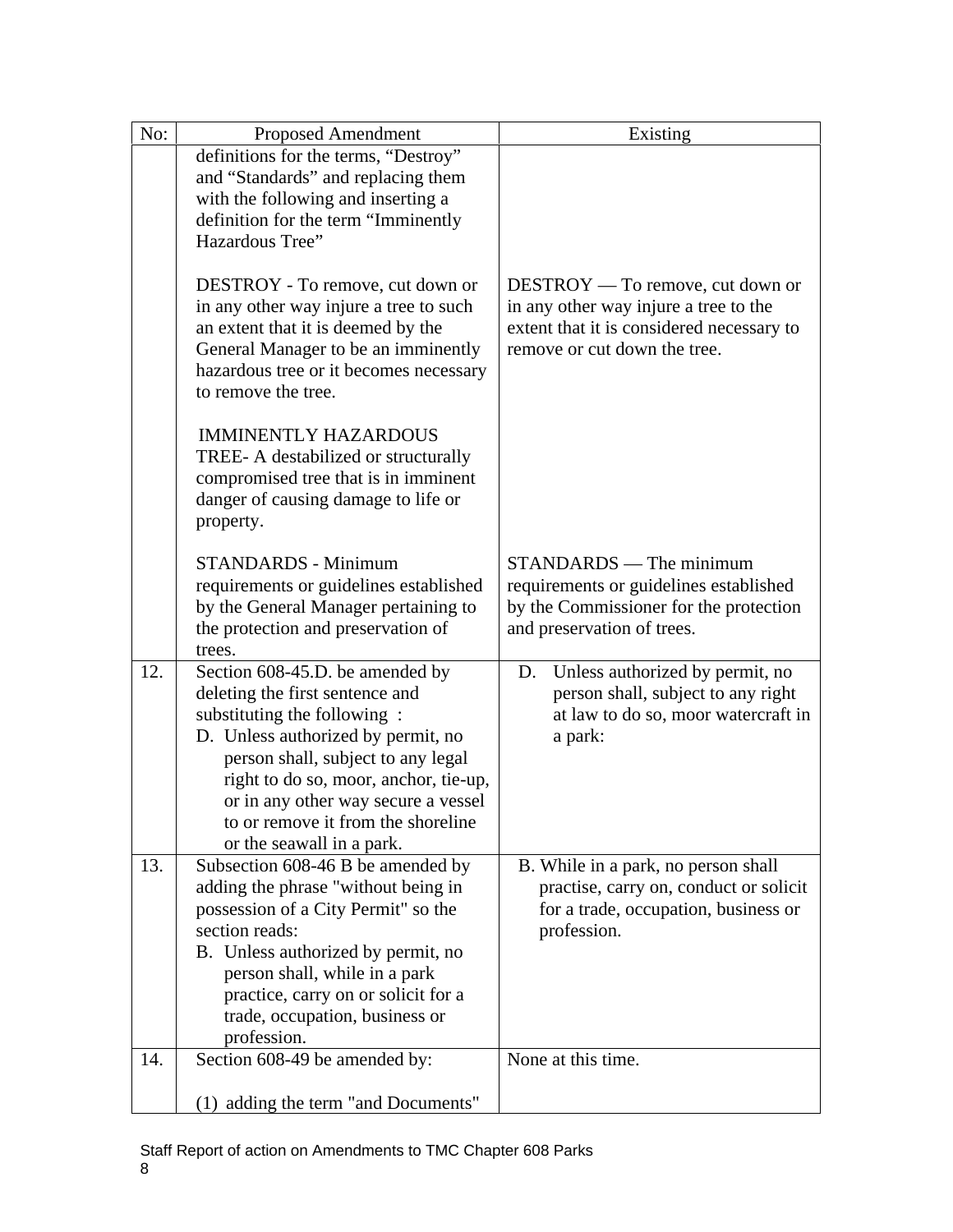| No: | <b>Proposed Amendment</b>                                                                | Existing                                 |
|-----|------------------------------------------------------------------------------------------|------------------------------------------|
|     | to the title so it reads "Permits,                                                       |                                          |
|     | Licences and Documents"; and                                                             |                                          |
|     | (2) by re-indexing the current                                                           |                                          |
|     | subsection E as subsection G and                                                         |                                          |
|     | adding the following as new                                                              |                                          |
|     | subsections E and F:.                                                                    |                                          |
|     | E. Any person issued a permit or                                                         |                                          |
|     | document shall be responsible for                                                        |                                          |
|     | ensuring that all of the terms and                                                       |                                          |
|     | conditions mentioned upon or                                                             |                                          |
|     | related to the permit or document                                                        |                                          |
|     | are complied with.                                                                       |                                          |
|     | F. When a permit or document has                                                         |                                          |
|     | been issued, the permit or                                                               |                                          |
|     | document shall, if possible, be                                                          |                                          |
|     | displayed in a manner that renders                                                       |                                          |
|     | it to be easily read and if not                                                          |                                          |
|     | possible, it shall be produced for                                                       |                                          |
|     | inspection at the request of an                                                          |                                          |
|     | officer.                                                                                 |                                          |
| 15. | Subsection 608-52A be amended by                                                         | This chapter does not apply to:          |
|     | adding "An officer" at the beginning                                                     | (1) Personnel of Emergency Medical       |
|     | of subsection $(1)$ so that it reads as                                                  | Services, Toronto Police Services or     |
|     | follows:                                                                                 | Fire Services while engaged in the       |
|     | (1) An officer or personnel of                                                           | performance of their duties;             |
|     | <b>Emergency Medical Services or</b>                                                     |                                          |
|     | Fire Services while engaged in the                                                       |                                          |
|     | performance of their duties.                                                             |                                          |
| 16. | Section 608-53 A and B be amended                                                        |                                          |
|     | by deleting the term "Any provincial                                                     |                                          |
|     | offences officer or employee whose                                                       | A. Any provincial offences officer or    |
|     | duties include the enforcement of this                                                   | employee of the City designated by the   |
|     | chapter", and replacing them with the                                                    | Commissioner is authorized to inform a   |
|     | term "Any officer" so the subsections                                                    | person of the provisions of this chapter |
|     | read as follows:                                                                         | and to request compliance with it.       |
|     | Any officer is authorized to<br>A.                                                       | B. Any provincial offences officer or    |
|     | inform a person of the provisions                                                        | employee of the City whose duties        |
|     | of this chapter and request                                                              | include the enforcement of this chapter  |
|     | compliance with it.                                                                      | is authorized to order a person believed |
|     | Any officer is authorized to order $\vert$ by the officer or employee to be<br><b>B.</b> |                                          |
|     | a person believed by the officer                                                         | contravening or who has contravened      |
|     | to be contravening or who has                                                            | any provision of this chapter to:        |
|     | contravened any provision of this                                                        |                                          |
|     | chapter to:                                                                              |                                          |
|     | Subsection 608-53B (2) be amended                                                        | B. (2) Remove from the park any animal   |